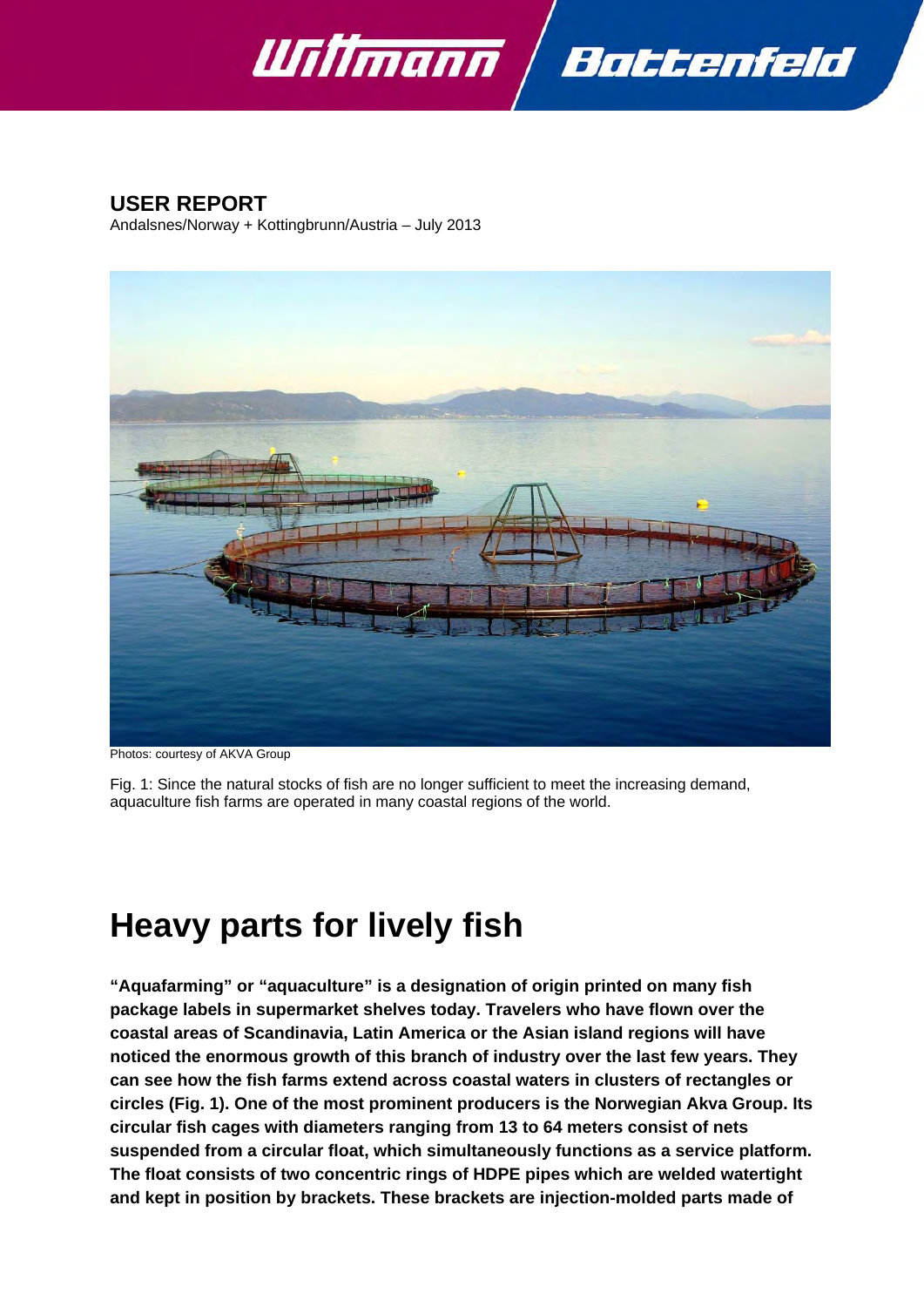**HDPE, which weigh up to 50 kg and are manufactured by the Norwegian family-owned company PLASTO in Andalsnes. The large-volume injection molding machine needed for this purpose has been developed and manufactured by Wittmann Battenfeld in close cooperation with PLASTO (Fig.2a+b).** 

Battenfeld

Willmann

Curious airline passengers have probably noticed the groups of floating circles just off the coast when flying over the Scandinavian fjord landscape or various other parts of the world. But in most cases the significance of these objects only becomes clear when explained by someone who is familiar with them. This equally applies to the designation of origin "Produced in aquaculture" shown on fish packages in supermarket freezers. Something similar must have been felt by the people responsible for sales and technology at Wittmann Battenfeld in Kottingbrunn, south of Vienna, when they were faced with the request from the Norwegian company PLASTO to build an injection molding machine for large-volume components of fish farms. They were talking about brackets between concentric rings of pipe serving as floats. These components currently range from 25 to 45 kg in weight, depending on their size, with even heavier models in planning for new types of aquaculture cages destined for the open sea. Eng. Edmund Kirsch, Regional Sales Manager Scandinavia, comments: "For us landlubbers, it was in particular the excitement about a somewhat exotic, hitherto unknown product world which prompted us all, from the CEO right down to the engineering department heads, to venture a comeback into large component production with this project after embarking on our new start in the Wittmann group. And PLASTO proved an ideal partner in this venture, since its Managing Partner, Lars Stenerud came to us with a very detailed functional specification document and cooperated with us like a real partner to help us meet all requirements on the list." (Fig.3)

#### **Customized, but with as much "standard" as possible**

A top priority listed in the specification document was that the equipment should be based on a standard machine model. According to experience gained from previous projects, it was clear that the machine had to be not only optimally custom-built for this particular project, but also suitable for manufacturing other molded parts in smaller sizes/weight brackets without any major changes being needed, once the order in hand had been completed.

A shot weight of 50 kg HDPE was a fixed parameter on the list. Moreover, the machine had to offer additional potential for making even heavier parts. Here, PLASTO came up with a concept which was unusual at first glance, but had obviously matured as a result of many brainstorming sessions. Battenfeld's project leader Edmund Kirsch comments once more: "Following a detailed analysis of sizes and weights in the spacer range, we knew that a 1000 t machine would suffice on the clamping side, but that the injection side would require a special solution. On the basis of these findings, we chose a *MacroPower* 1000/19,000 as the basic model, with its proven 2-platen clamping unit, combined with the largest matching injection unit featuring a 165 mm screw. PLASTO suggested that its maximum injection capacity of  $14,433$  cm<sup>3</sup> should be increased to the required volume of about 85,000 cm<sup>3</sup> by means of an additional module in the form of a piston reservoir. And that was not all: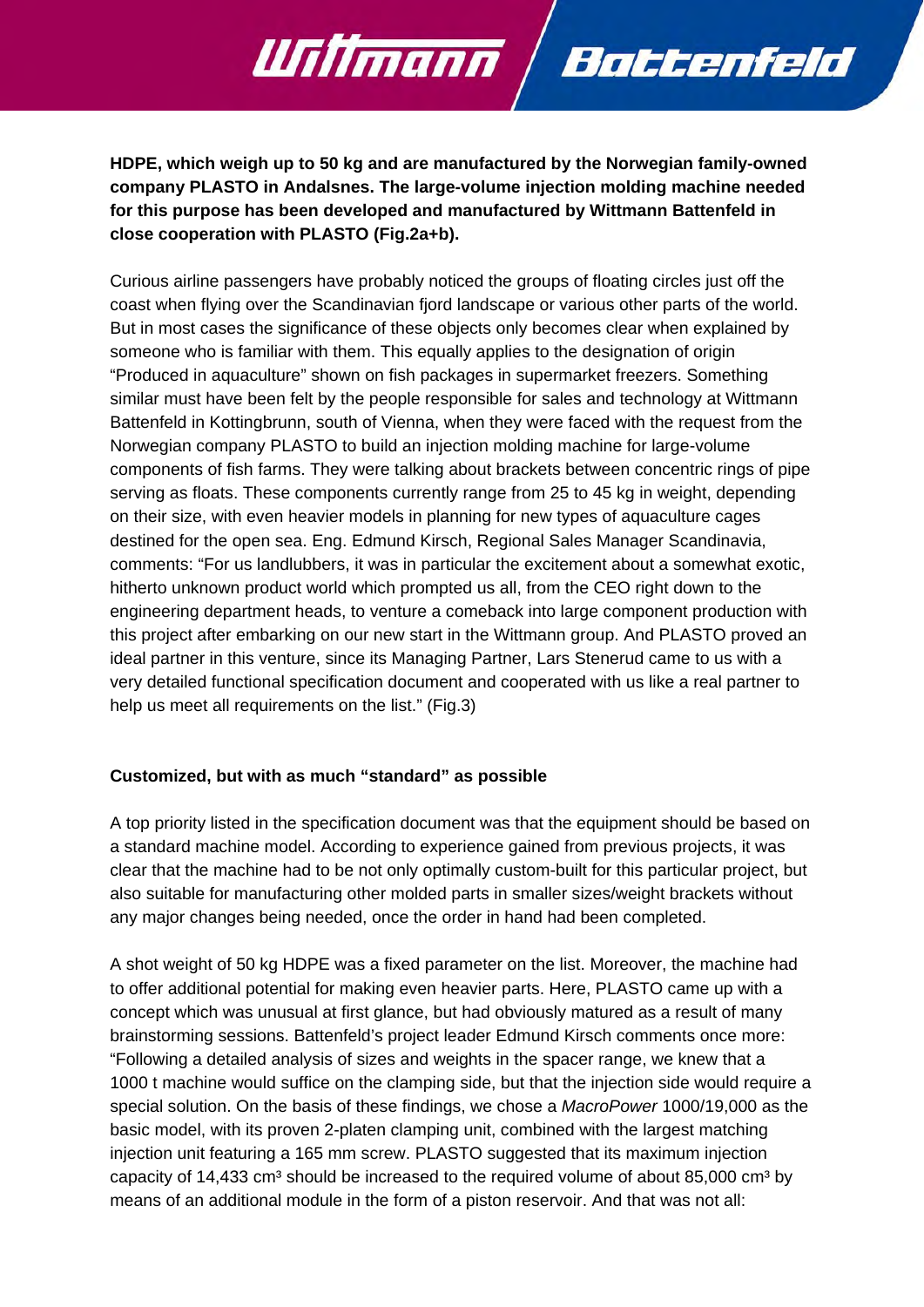PLASTO also took an active part in implementing the solution. It brought in the Portuguese equipment manufacturer PLASDAN as an additional partner. The latter contributed a device known as a "shot pot" unit, a 250 mm plunger injection unit with a theoretical shot volume of 66,000 cm³. This plunger unit, operating via two hydraulic cylinders, was to be mounted above the machine's plasticizing unit on fixed mechanical anchorage points and connected with the melt stream coming from the machine's injection unit via a manifold valve. This was the starting point for our engineers." (Fig.  $4 + 5$ )

Bottenfeld

<u> UTilimann</u>

## **A system for shot weights from 10 to 68 kg**

The key to such large shot volumes with a standard machine is the intelligently designed manifold valve (Fig.6). It directs the melt stream from the machine's injection unit to the piston reservoir in order to fill it. To this end, a sequential process is used, i. e. several consecutive plasticizing strokes are directed into the "shot pot". The sequential process was given preference over the intrusion method normally used for such tasks because of the better melt quality. For HDPE parts weighing up to 47 kg, the cavity is filled exclusively via the piston aggregate. For larger shot weights, the piston reservoir is filled first, then a maximum stroke is injected from the screw unit, which is finally followed by the injection stroke of the piston aggregate. Parallel to this injection process, the screw unit can provide an additional volume of melt and subsequently inject it in addition to the plunger injection if required. This results in a maximum shot capacity of 94.8 liters or 68 kg of HDPE. For the sake of completeness, it should be added that the machine can also be operated as a standard machine without being combined with the shot pot. All operating modes can be set via the machine's WITTMANN BATTENFELD UNILOG B6 control system.

#### **Productivity through parallel operation**

The decisive reason for the diversity in operation options for the machine system, including the possibility of simultaneous plasticizing and injection, was the demand that it should be possible to make use of all options for shortening the cycle time. PLASTO itself contributed several innovations which were integrated in the molds. These included a gating system with gating nozzles placed in a flow-optimized position, a high-performance cooling system and special holding pressure devices in the mold. The latter were added because the machine aggregate can only be used to apply the holding pressure for an extremely short time or not at all, due to the high proportion of plasticizing time. Consequently, this function must be taken over by separate holding pressure devices in the mold. The material pressed into the cavity by these devices not only helps to improve the surface quality of the parts, but also to ensure continuous contact between the plastic part and the cooled cavity wall. By exploiting all of these options, the cycle times for the typical wall thicknesses of the product range manufactured are kept down to less than 20 minutes (Fig.7).

However, the machine's productivity is not only achieved by optimized process technology, but also a result of the machine system itself. A few examples are the smooth-running linear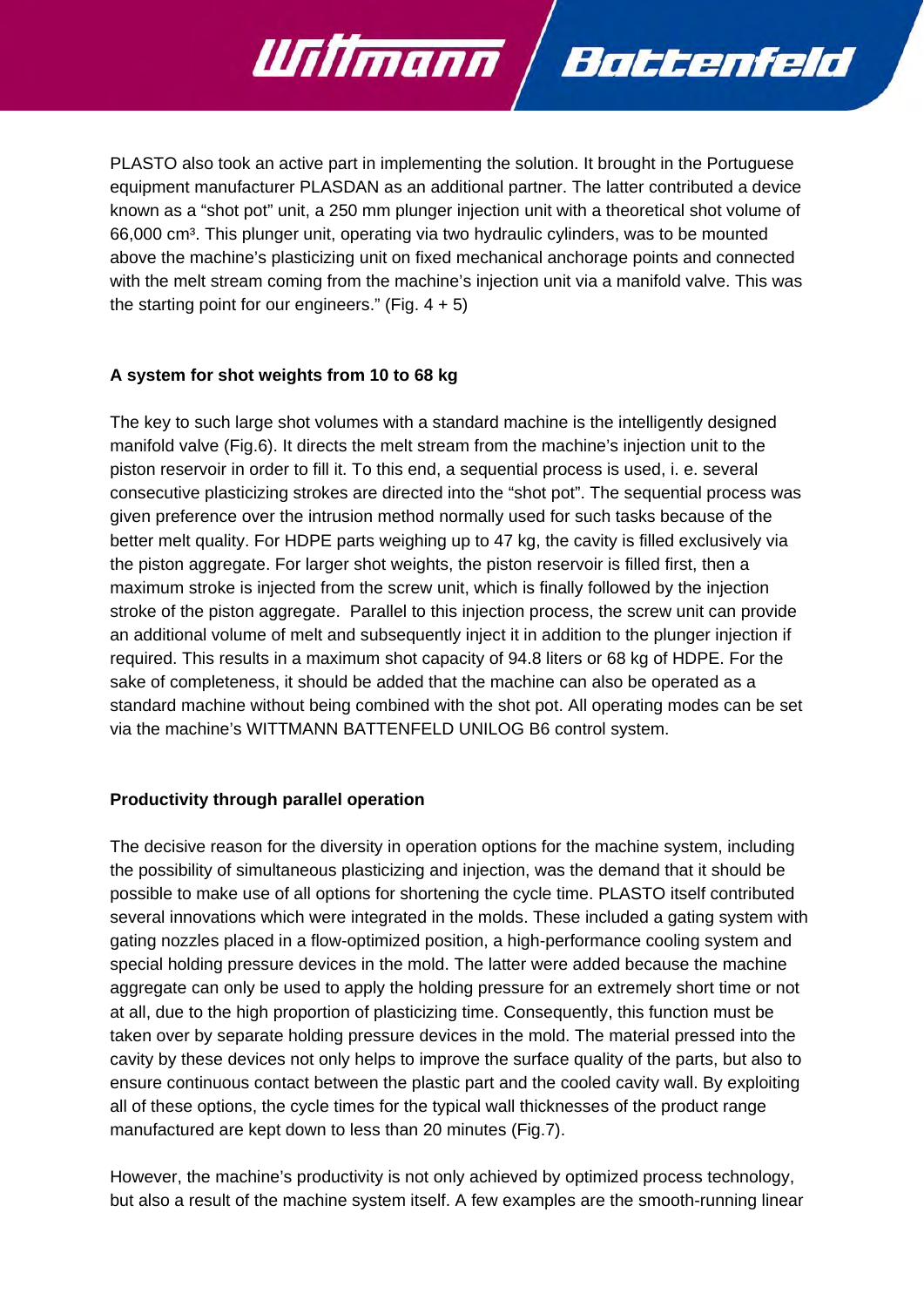

bearings of the clamping unit, which save drive energy, or the short mold change times thanks to the completely free-standing moving platen in the case of maximum stroke and consequently free access to the mold space from all sides.

#### **Successful production launch**

At the end of the optimization phase, this machine concept – very unusual at first glance – passed the acid test. The machine has now started production at the PLASTO facility in Central Norway. Lars Stenerud, PLASTO's Managing Director, sums up as follows: "After we had expressed our wishes and ideas to several machine manufacturers, we finally found the right cooperation partner in the Wittmann Battenfeld team with their openmindedness for innovation. The equipment fully meets our expectations in terms of performance, so that we are well able to exploit the expected potential of this business segment. After all, that is what counts." And the Battenfeld project leader also takes stock: "For us as machine manufacturers, the modular machine concept provides the potential to offer similar additions to capacity in virtually every clamping force class. So this is a viable alternative to costly special designs with long, risky development periods, which certainly also offers our customers the benefit of mature series technology with reliability of the production process as a given."

■■■

Press contact WITTMANN BATTENFELD GmbH Gabriele Hopf, Head of Marketing Tel.: +43 2252 404 – 1400 E-mail: gabriele.hopf@wittmann-group.com

The author: Reinhard Bauer – TECHNOKOMM Free-lance technical editor E-mail: office@technokomm.at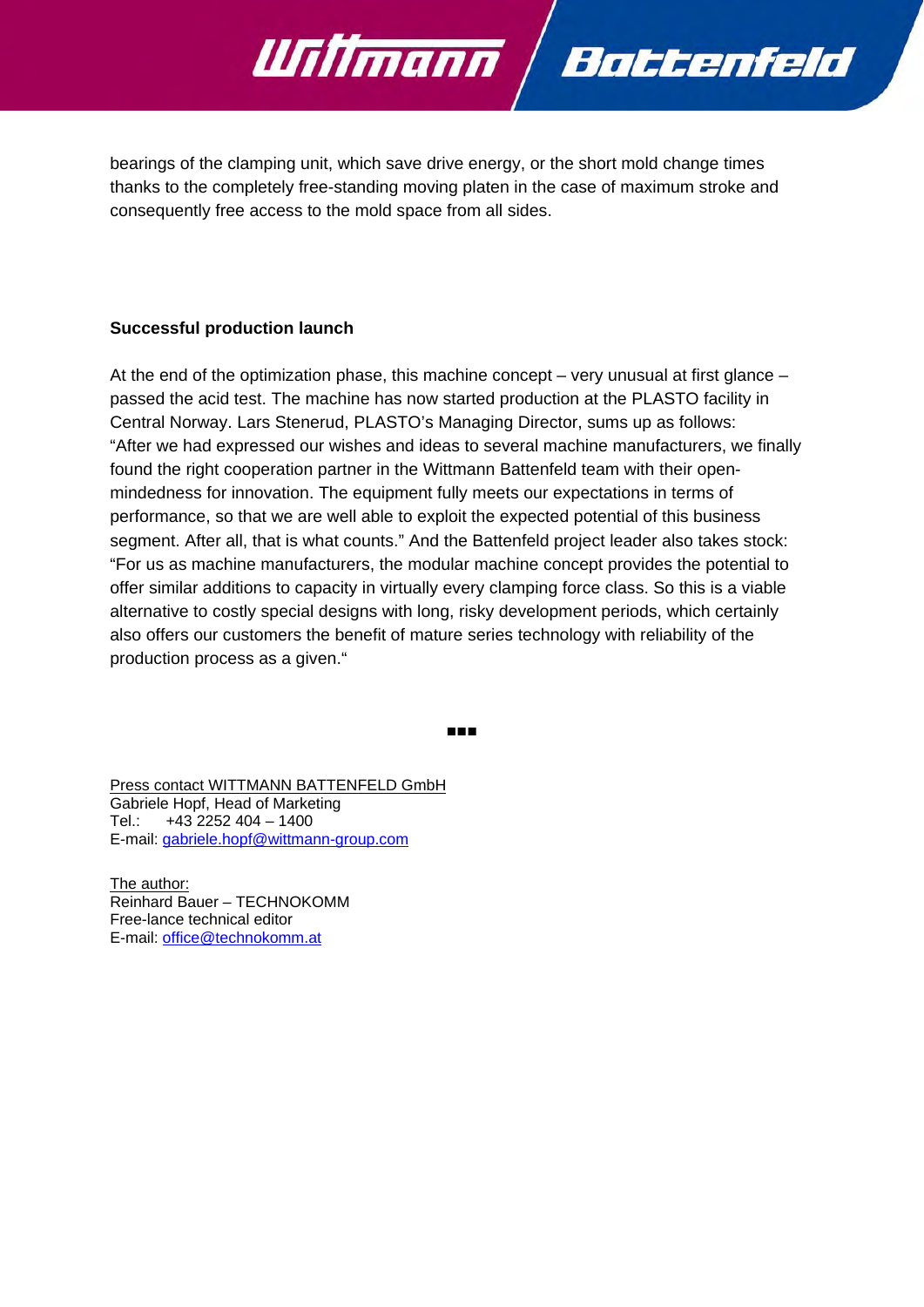

#### **About WITTMANN BATTENFELD**

WITTMANN BATTENFELD, a member company of the WITTMANN Group, is a leading manufacturer of injection molding machines for the plastics industry, with its headquarters and production facility in Kottingbrunn / Lower Austria and its own sales and service subsidiaries and representative offices in 60 countries worldwide. Its production program comprises the complete range of injection molding machinery from micro injection molding machines to large-scale machines with 1,600 t clamping force, as well as vertical machines and machinery for multi-component injection molding. Comprehensive application technology packages round off the company's product portfolio, which is supplemented by the full range of robotics and peripheral appliances from Wittmann. For further information, see www.wittmann-group.com

#### **About PLASTO**



PLASTO is a privately owned Norwegian company, established in 1942 and based in Andalsnes on the Romsdalsfjord in Central Norway, which is managed by the Stenerud family in the third generation. During the 70 years of its existence, the company developed from a wood processor into a manufacturer of stationery, and from 1955 onwards, with the introduction of the company name "PLASTO", into a plastics processor. Today, PLASTO is a highly automated plastics processing company with 35 employees and 21 injection molding machines ranging from 30 to 1,300 t in clamping force. 20 per cent of its sales are reinvested in the development of innovative injection molding applications, primarily for the oil and gas industry, aquaculture, the furniture industry and to a lesser extent also for the automotive industry.

Address: Postboks 174 N-6301 Andalsnes Tel.: +47 (0)71 22 01 00 E-mail: firmapost@plasto.no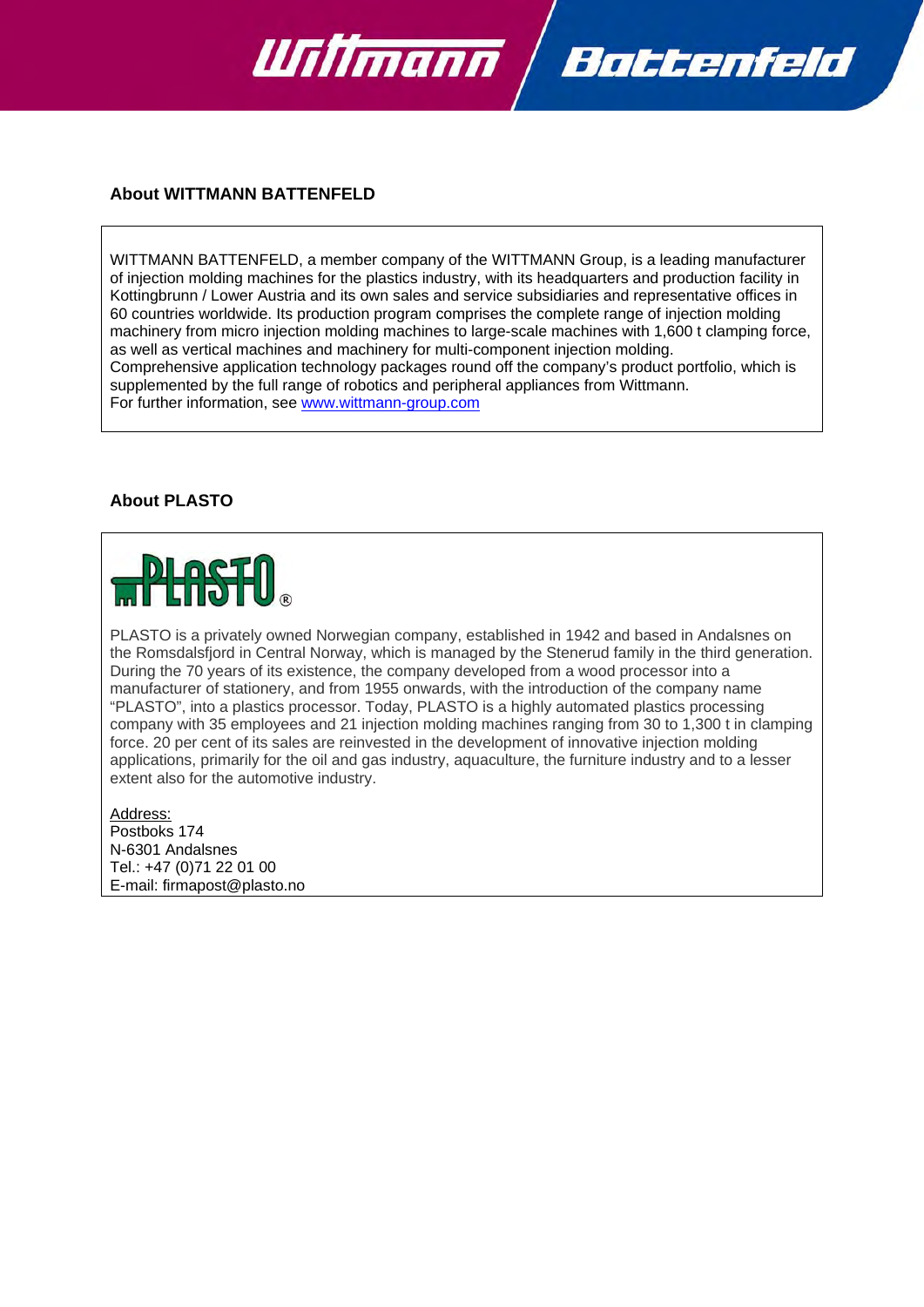

### **Illustrations:**



Photos: courtesy of Akva Group / the author

Fig. 2a+b: The core components of fish farms: two tightly welded plastic pipe rings as floats with diameters of 60 meters or more, which are held together and in position by brackets (2b).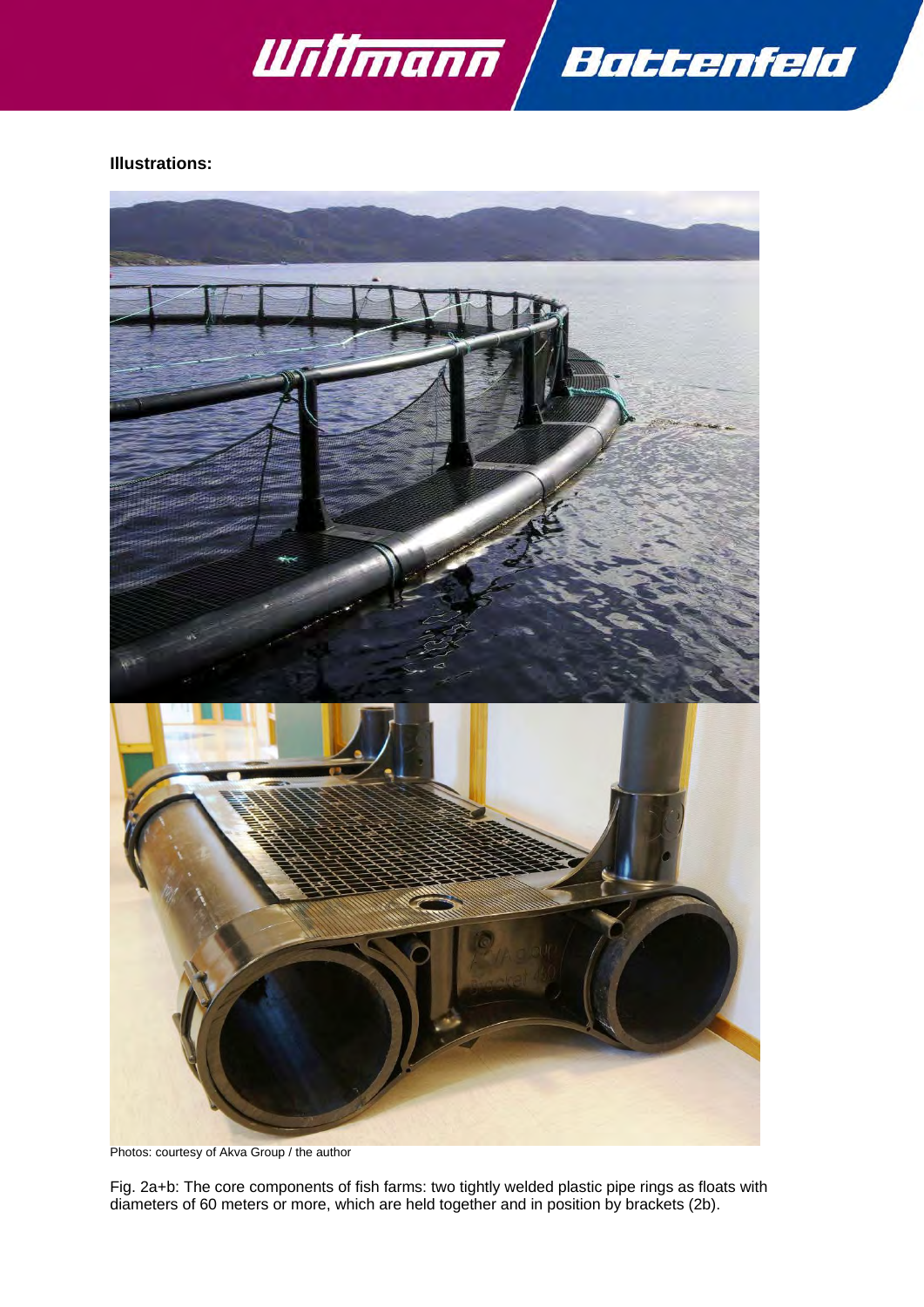



Fig.3: To manufacture the brackets weighing up to 50 kg and holding together pipes with diameters of 200, 350, 400, 450 and 500 mm, PLASTO deliberately relies on the flexibility of a standard large-scale machine whose injection capacity is boosted by an additional module. Fully satisfied with the result are PLASTO's Managing Director Lars Stenerud, together with Wittmann Battenfeld's Regional Sales Manager and Project Leader Edmund Kirsch and Christian Hiljemark, Managing Director of Battenfeld Sweden (from right to left).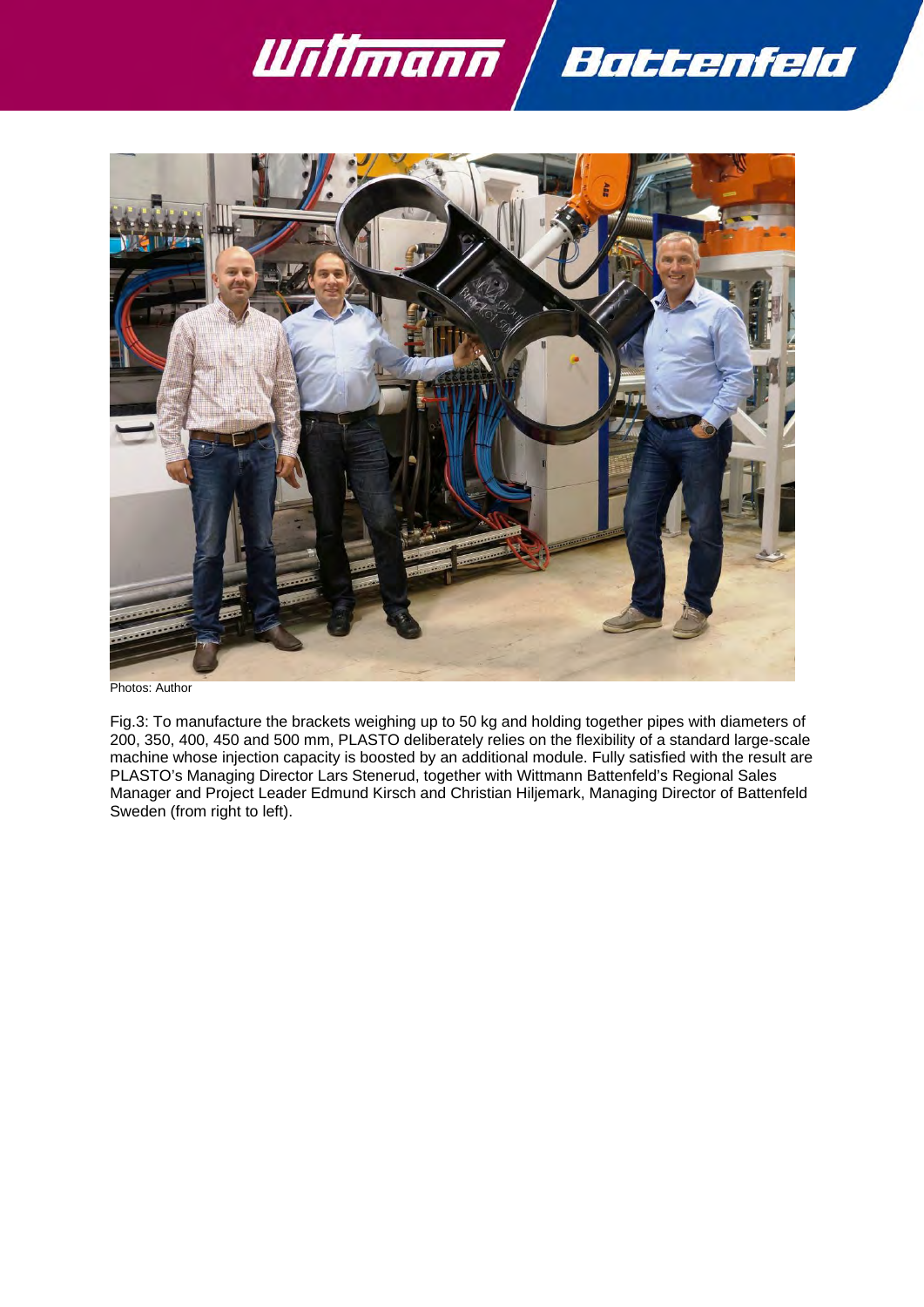



Photo: Wittmann Battenfeld

Fig.4: The machine developed for large-volume injection molding is a standard MacroPower 1000/19000 machine with a 1000 t, 2-platen clamping unit and a plasticizing and injection unit with a 165 mm screw, combined with a 250 mm plunger injection unit with a maximum stroke volume of 66,000 cm<sup>3</sup>.



Photo: Wittmann Battenfeld

Fig.5: The plunger injection unit is mounted in a "piggyback" position above the standard injection unit as a flexible equipment module and connected to the main aggregate via a manifold valve.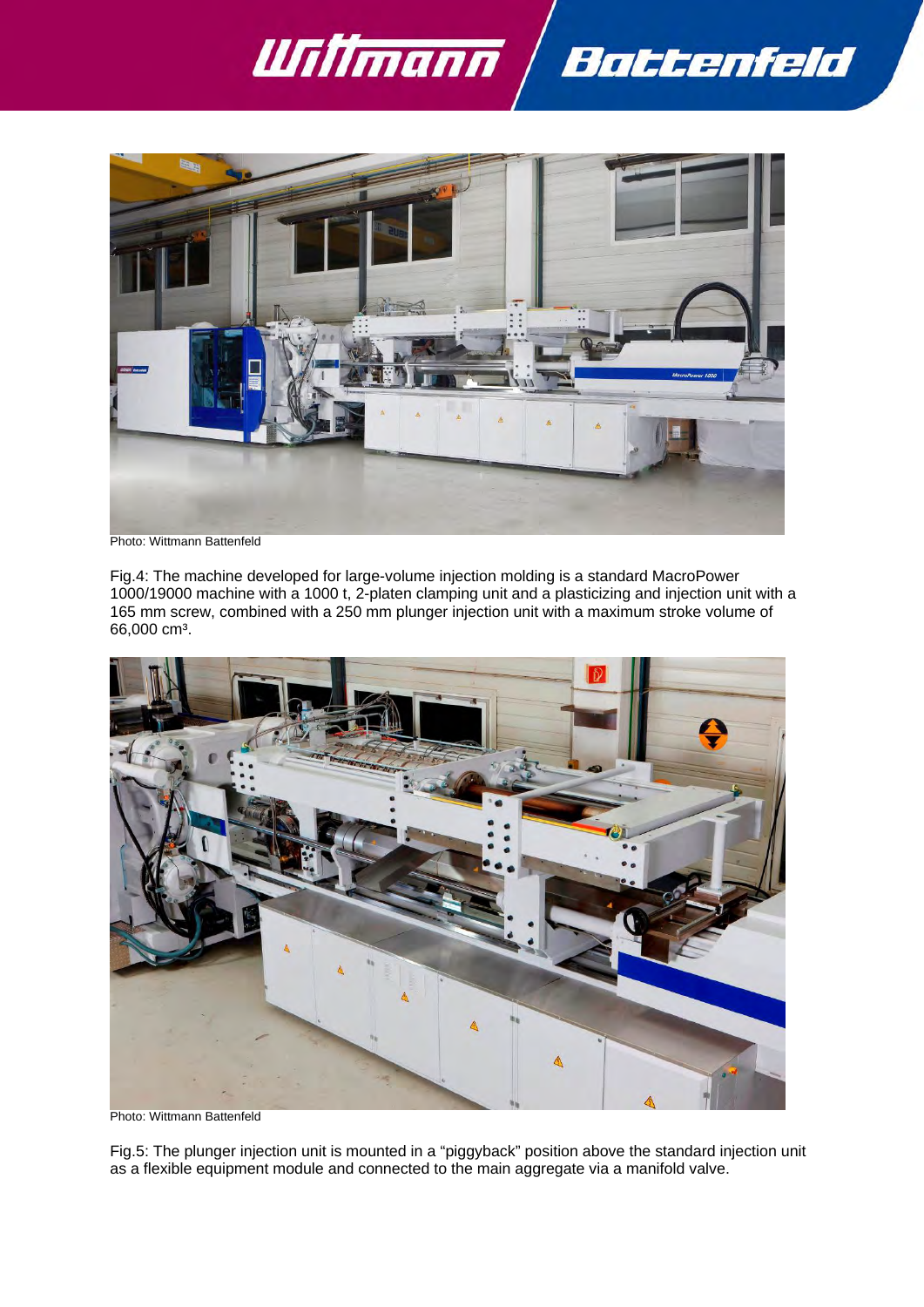



Photo: Wittmann Battenfeld

Fig. 6: Via the manifold valve, the machine can be operated either with the standard injection unit alone or, for larger injection volumes, via the previously filled piston reservoir, or, for maximum volumes, with sequential combination of both aggregates.